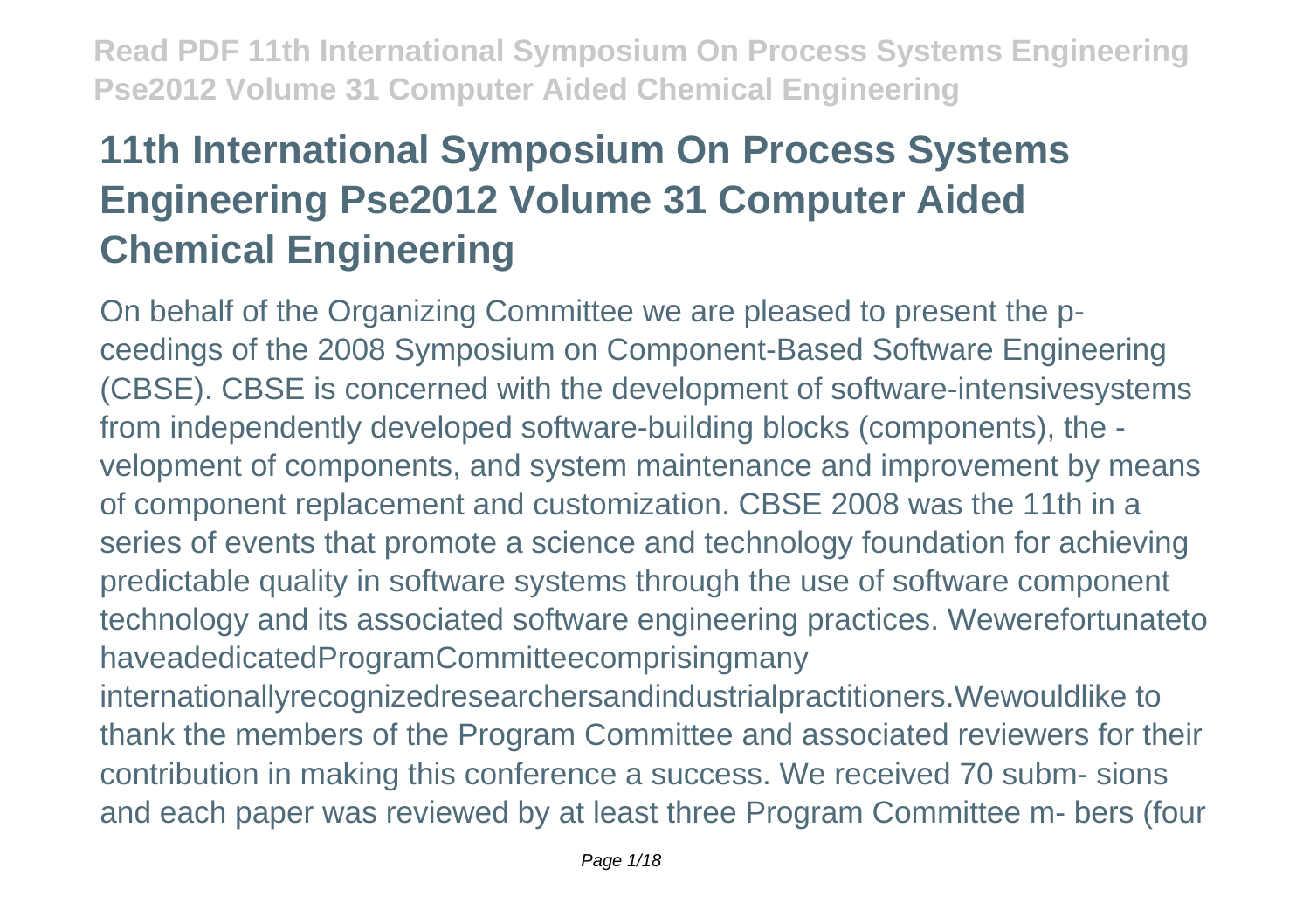for papers with an author on the Program Committee). The entire reviewing process was supported by the Conference Management Toolkit p- vided by Microsoft. In total, 20 submissions were accepted as full papers and 3 submissions were accepted as short papers.

The increasing automation of driving functions and the electrification of powertrains present new challenges for the chassis with regard to complexity, redundancy, data security, and installation space. At the same time, the mobility of the future will also require entirely new vehicle concepts, particularly in urban areas. The intelligent chassis must be connected, electrified, and automated in order to be best prepared for this future. Contents New Chassis Systems.- Handling and Vehicle Dynamics.- NVH – Acoustics and Vibration in the Chassis.- Smart Chassis, ADAS, and Autonomous Driving.- Lightweight Design.- Innovative Brake Systems.- Brakes and the Environment.- Electronic Chassis Systems.- Virtual Chassis Development and Homologation.- Innovative Steering Systems and Steer-by-Wire.- Development Process, System Properties and Architecture.- Innovations in Tires and Wheels. Target audiences Automotive engineers and chassis specialists as well as students looking for state-of-the-art information regarding their field of activity - Lecturers and instructors at universities and universities of applied sciences with the main subject of Page 2/18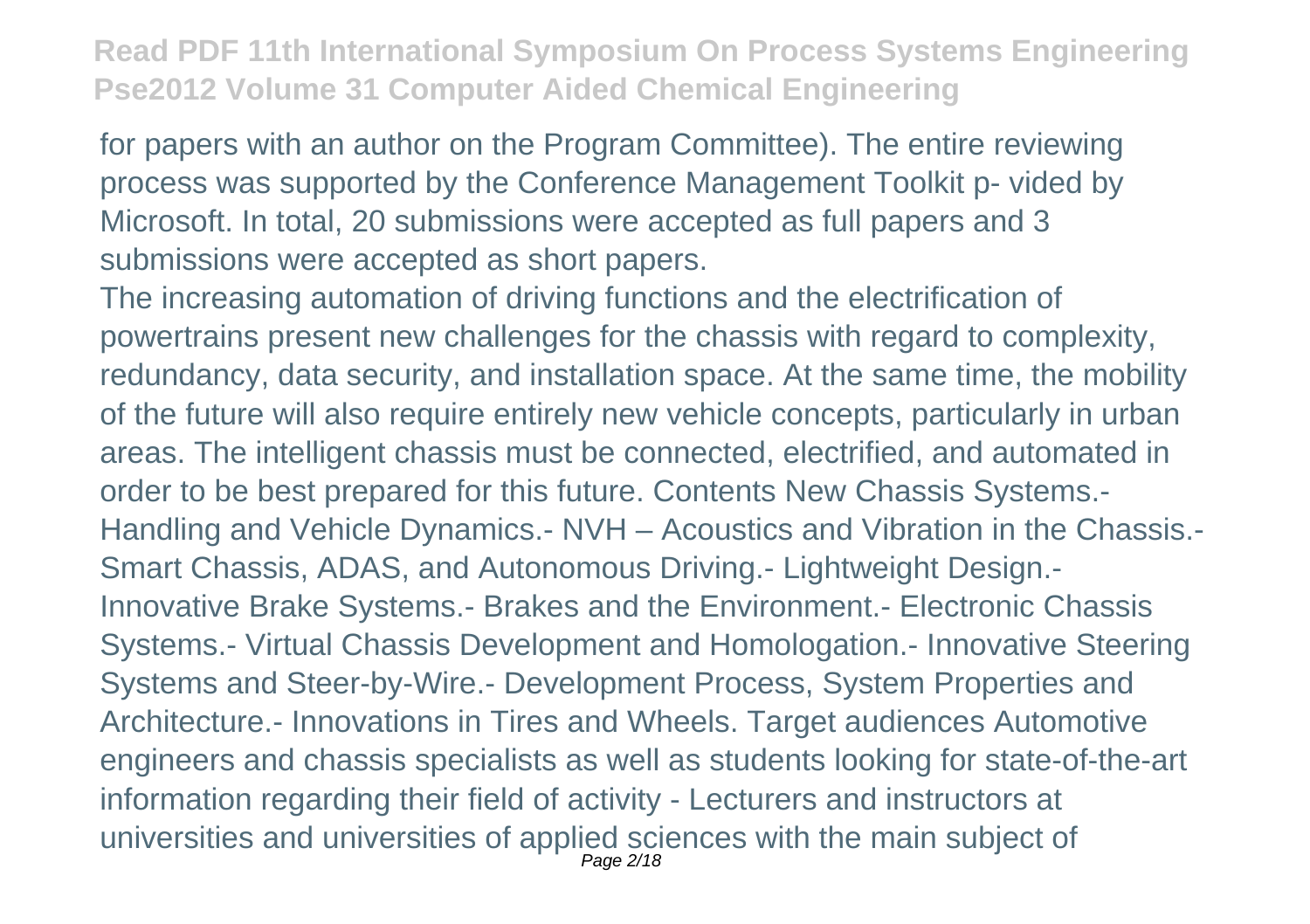automotive engineering - Experts, researchers and development engineers of the automotive and the supplying industry Publisher ATZ live stands for top quality and a high level of specialist information and is part of Springer Nature, one of the leading publishing groups worldwide for scientific, educational and specialist literature. Partner TÜV SÜD is an international leading technical service organisation catering to the industry, mobility and certification segment. The proceedings of the 11th International Mine Ventilation Congress (11th IMVC), is focused on mine ventilation, health and safety and Earth science. The IMVC has become the most influential international mine ventilation event in the world, and has long been a popular forum for ventilation researchers, practitioners, academics, equipment manufacturers and suppliers, consultants and government officials around the globe to explore research results, exchange best practices, and to launch new products for a better and safer industry. It also serves as a useful platform to attract and train future ventilation professionals and mine planning engineers, as well as for mining companies to discover better practices to provide better ventilation planning.

This book introduces readers to the field of conformance checking as a whole and outlines the fundamental relation between modelled and recorded behaviour. Conformance checking interrelates the modelled and recorded behaviour of a Page 3/18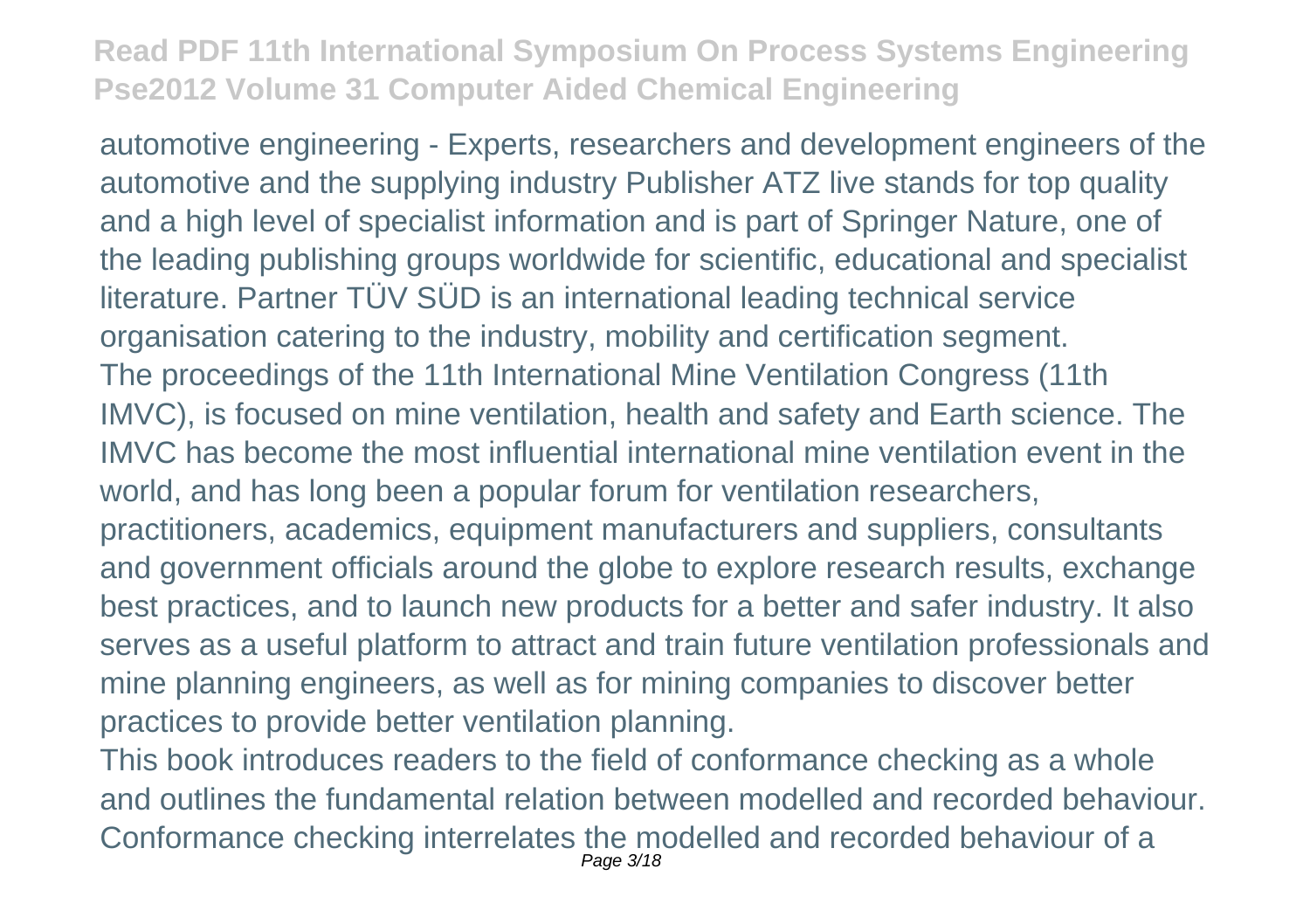given process and provides techniques and methods for comparing and analysing observed instances of a process in the presence of a model, independent of the model's origin. Its goal is to provide an overview of the essential techniques and methods in this field at an intuitive level, together with precise formalisations of its underlying principles. The book is divided into three parts, that are meant to cover different perspectives of the field of conformance checking. Part I presents a comprehensive yet accessible overview of the essential concepts used to interrelate modelled and recorded behaviour. It also serves as a reference for assessing how conformance checking efforts could be applied in specific domains. Next, Part II provides readers with detailed insights into algorithms for conformance checking, including the most commonly used formal notions and their instantiation for specific analysis questions. Lastly, Part III highlights applications that help to make sense of conformance checking results, thereby providing a necessary next step to increase the value of a given process model. They help to interpret the outcomes of conformance checking and incorporate them by means of enhancement and repair techniques. Providing the core building blocks of conformance checking and describing its main applications, this book mainly addresses students specializing in business process management, researchers entering process mining and conformance Page 4/18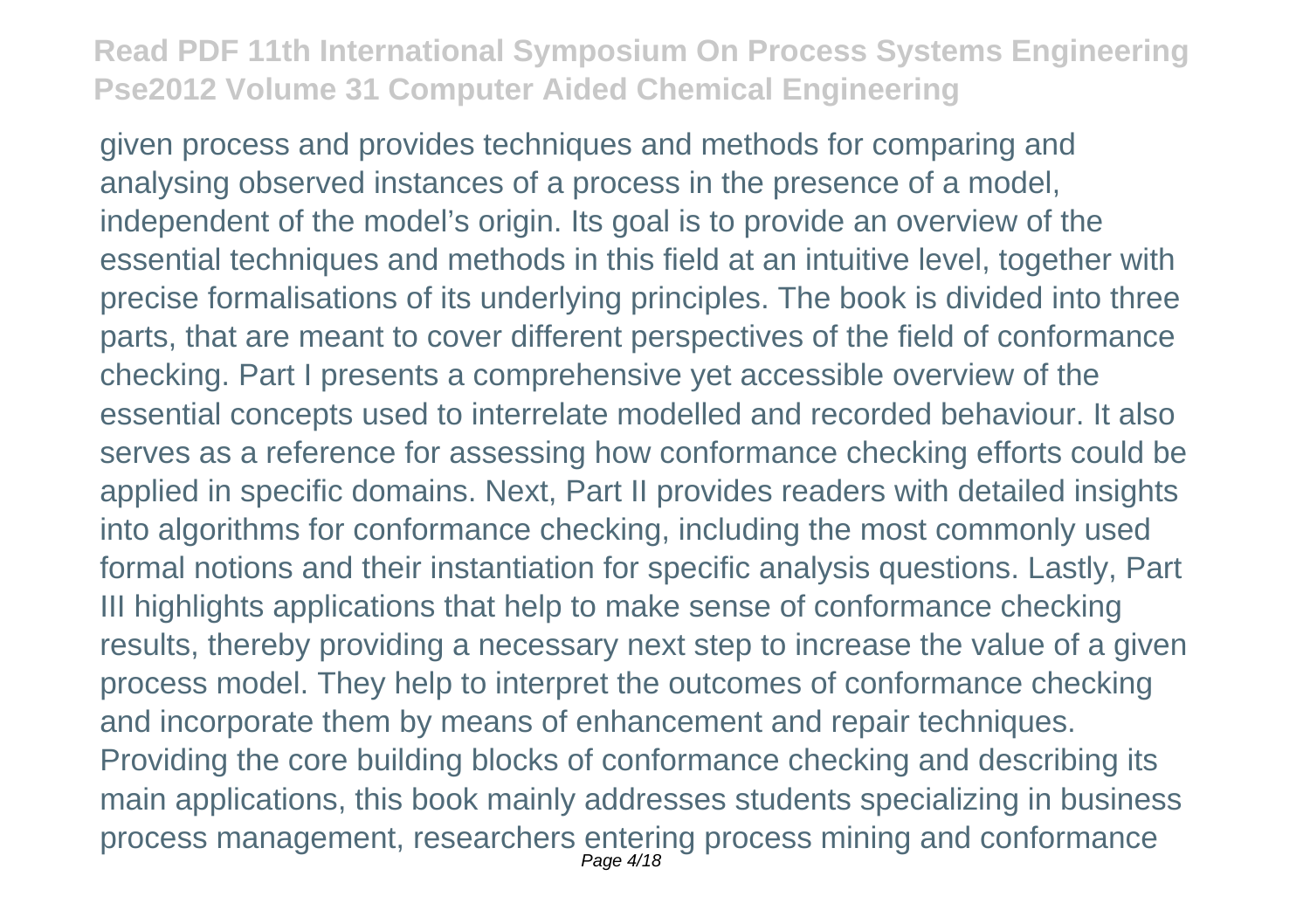checking for the first time, and advanced professionals whose work involves process evaluation, modelling and optimization.

This book constitutes the proceedings of the 11th International Conference on Quantitative Evaluation of Systems, QEST 2014, held in Florence, Italy, in September 2014. The 24 full papers and 5 short papers included in this volume were carefully reviewed and selected from 61 submissions. They are organized in topical sections named: Kronecker and product form methods; hybrid systems; mean field/population analysis; models and tools; simulation; queueing, debugging and tools; process algebra and equivalences; automata and Markov process theory; applications, theory and tools; and probabilistic model checking. This publication deals with modeling of infrastructure risk. The objective, exploring different methodologies and related applications, recognized four major topics: Complex Models; Simulation Models; Distributional Models; and Deterministic Models. Focus is on the following issues: the state-of-the-art and practice, gaps between the arts and practices, ways to bridge the gaps, and future research directions. In the first chapter, papers can be found on Computational Nonlinear Models of Risk Assessment, Risk-Based Evaluation of Safety and Security Programs in Critical Infrastructure and Risk Assessment of Modes of Terrorist Attack. One of the papers in the chapter on Simulation Models Page 5/18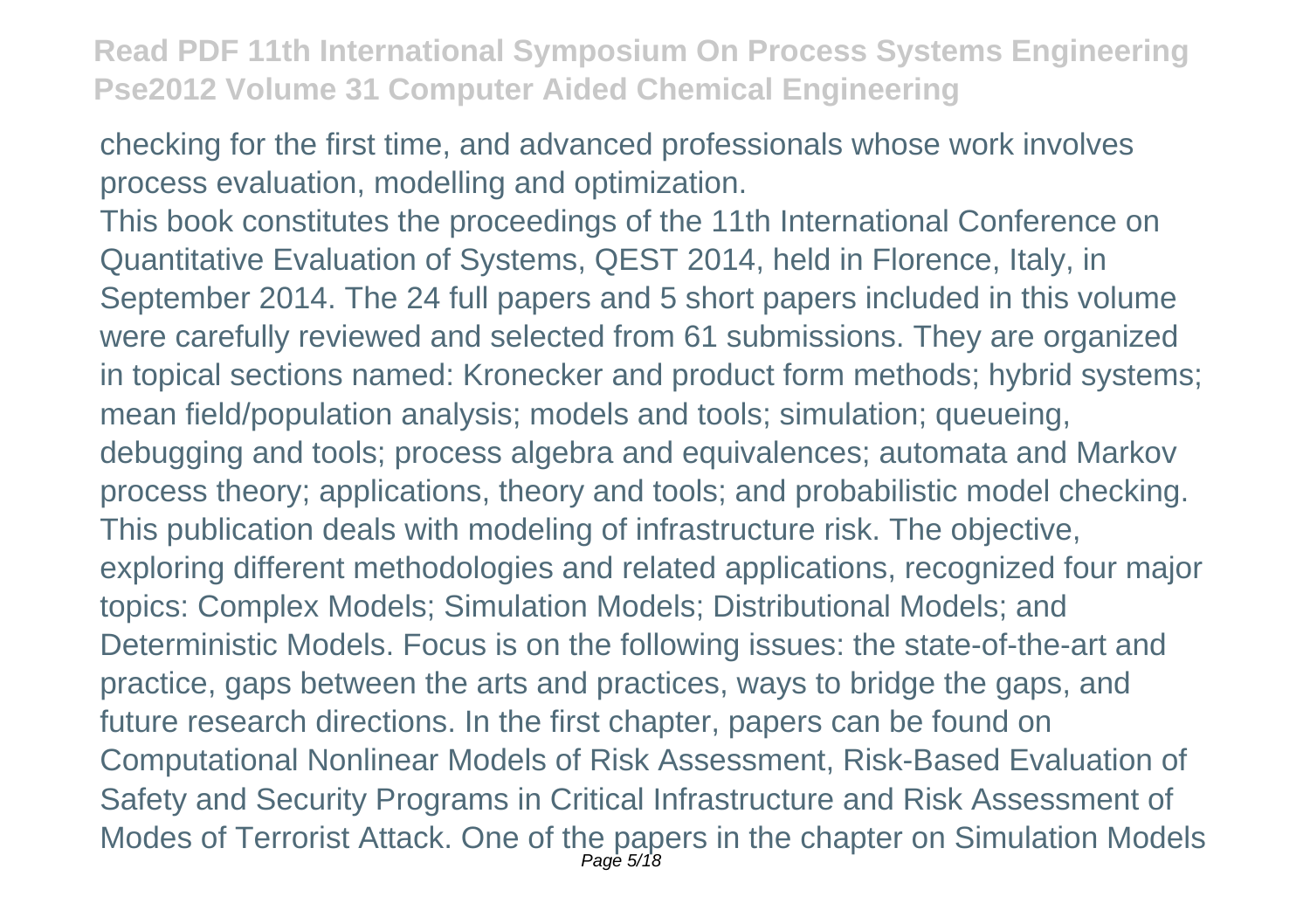is on Computational Models for the Simulation of Evacuations following Infrastructure Failures and Terrorist Incidents. Bayesian Belief Nets for Discrete and Continuous Variables and Development of Risk Based Software for Analysis of Power Engineering Accidents are two titles of papers in the third chapter of the book on Distributional Models. Finally, the fourth chapter on Deterministic Models focuses on Environmental Risk Ranking and more.

Volume 11 of the Handbook of Green Chemistry series identifies, explains and expands on green chemistry and engineering metrics, describing how the two work together, backed by numerous practical applications. Up-to-date and authoritative, this ready reference covers the development and application of sustainable chemistry along with engineering metrics in both academia and industry, providing the latest information on fundamental aspects of metrics, practical realizations and example case studies. Additionally, it outlines how metrics have been used to facilitate developments in sustainable and green chemistry. The different concepts of and approaches to metrics are applied to fundamental problems in chemistry and the focus is firmly placed on their use to promote the development and implementation of more sustainable and green chemistry and technology in the production of chemicals and related products. Starting with molecular design, followed by chemical route evaluation, chemical Page 6/18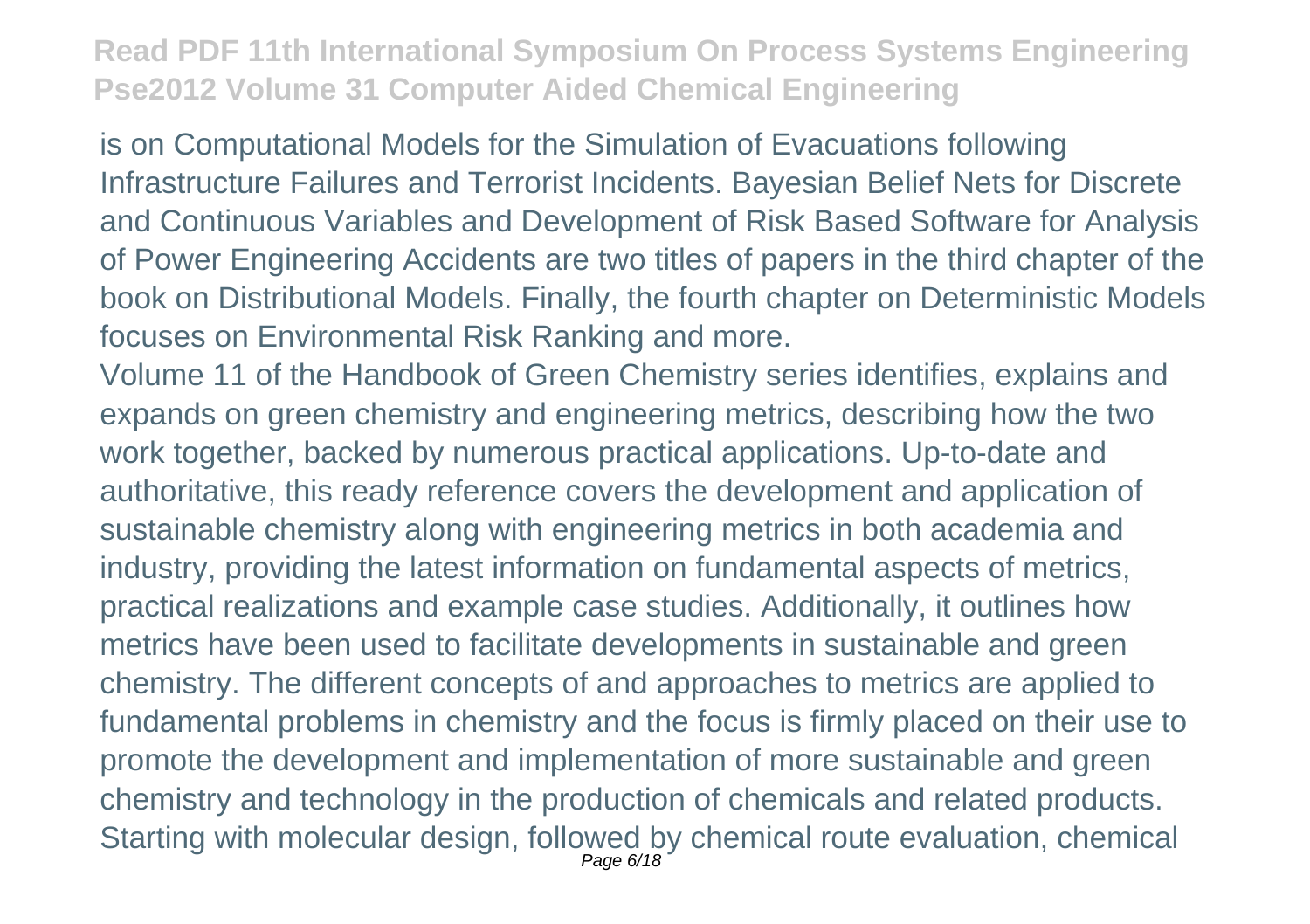process metrics and product assessment, by the end readers will have a complete set of metrics to choose from as they move a chemical conception to final product. Of high interest to academics and chemists working in industry. While the PSE community continues its focus on understanding, synthesizing, modeling, designing, simulating, analyzing, diagnosing, operating, controlling, managing, and optimizing a host of chemical and related industries using the systems approach, the boundaries of PSE research have expanded considerably over the years. While early PSE research was largely concerned with individual units and plants, the current research spans wide ranges of scales in size (molecules to processing units to plants to global multinational enterprises to global supply chain networks; biological cells to ecological webs) and time (instantaneous molecular interactions to months of plant operation to years of strategic planning). The changes and challenges brought about by increasing globalization and the the common global issues of energy, sustainability, and environment provide the motivation for the theme of PSE2012: Process Systems Engineering and Decision Support for the Flat World. Each theme includes an invited chapter based on the plenary presentation by an eminent academic or industrial researcher Reports on the state-of-the-art advances in the various fields of process systems engineering Addresses common global problems and Page 7/18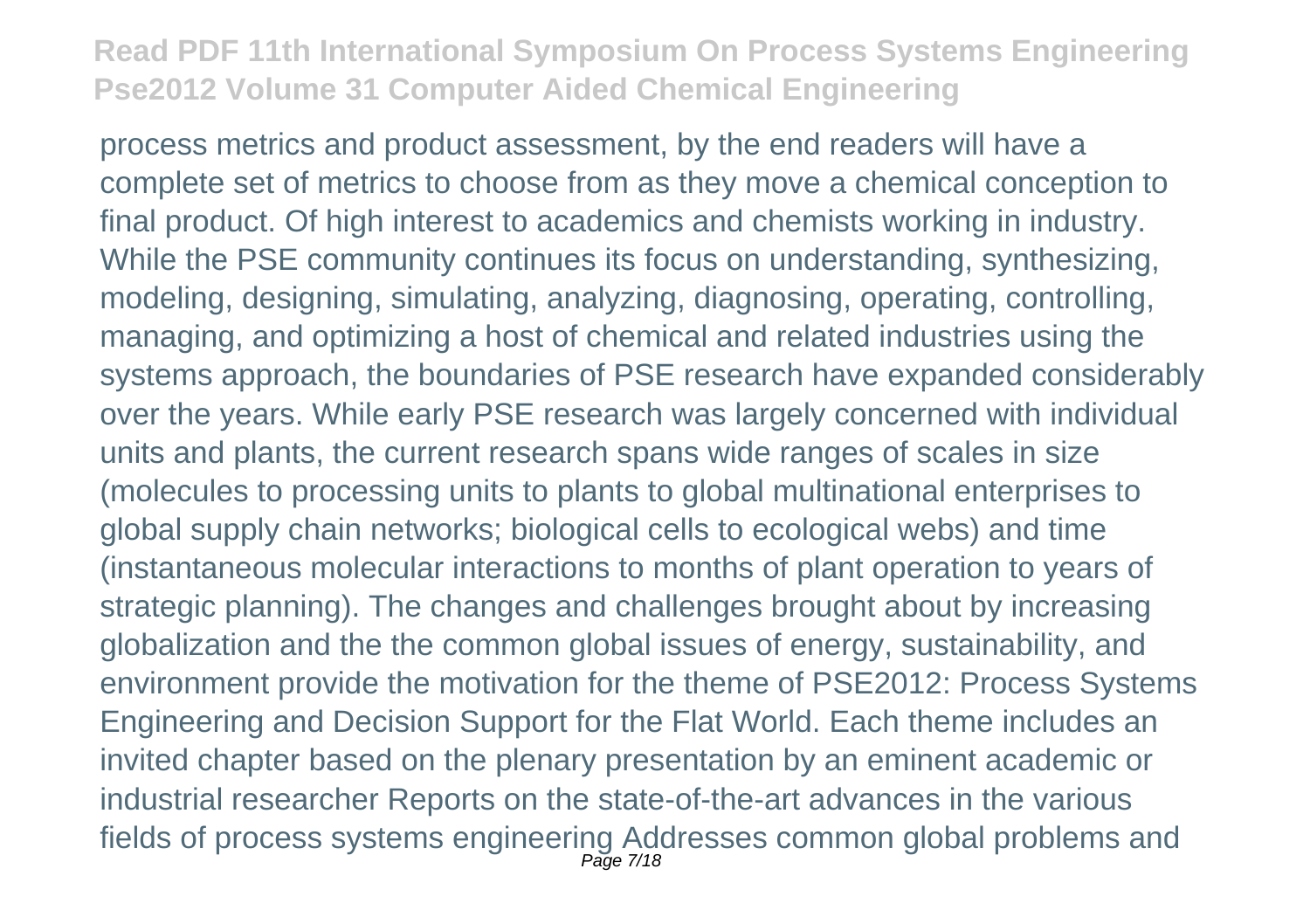#### the research being done to solve them

While the PSE community continues its focus on understanding, synthesizing, modeling, designing, simulating, analyzing, diagnosing, operating, controlling, managing, and optimizing a host of chemical and related industries using the systems approach, the boundaries of PSE research have expanded considerably over the years. While early PSE research was largely concerned with individual units and plants, the current research spans wide ranges of scales in size (molecules to processing units to plants to global multinational enterprises to global supply chain networks; biological cells to ecological webs) and time (instantaneous molecular interactions to months of plant operation to years of strategic planning). The changes and challenges brought about by increasing globalization and the the common global issues of energy, sustainability, and environment provide the motivation for the theme of PSE2012: Process Systems Engineering and Decision Support for the Flat World. Each theme includes an invited chapter based on the plenary presentation by an eminent academic or industrial researcherReports on the state-of-the-art advances in the various fields of process systems engineeringAddresses common global problems and the research being done to solve them.

11th International Symposium on Process Systems Engineering - Page 8/18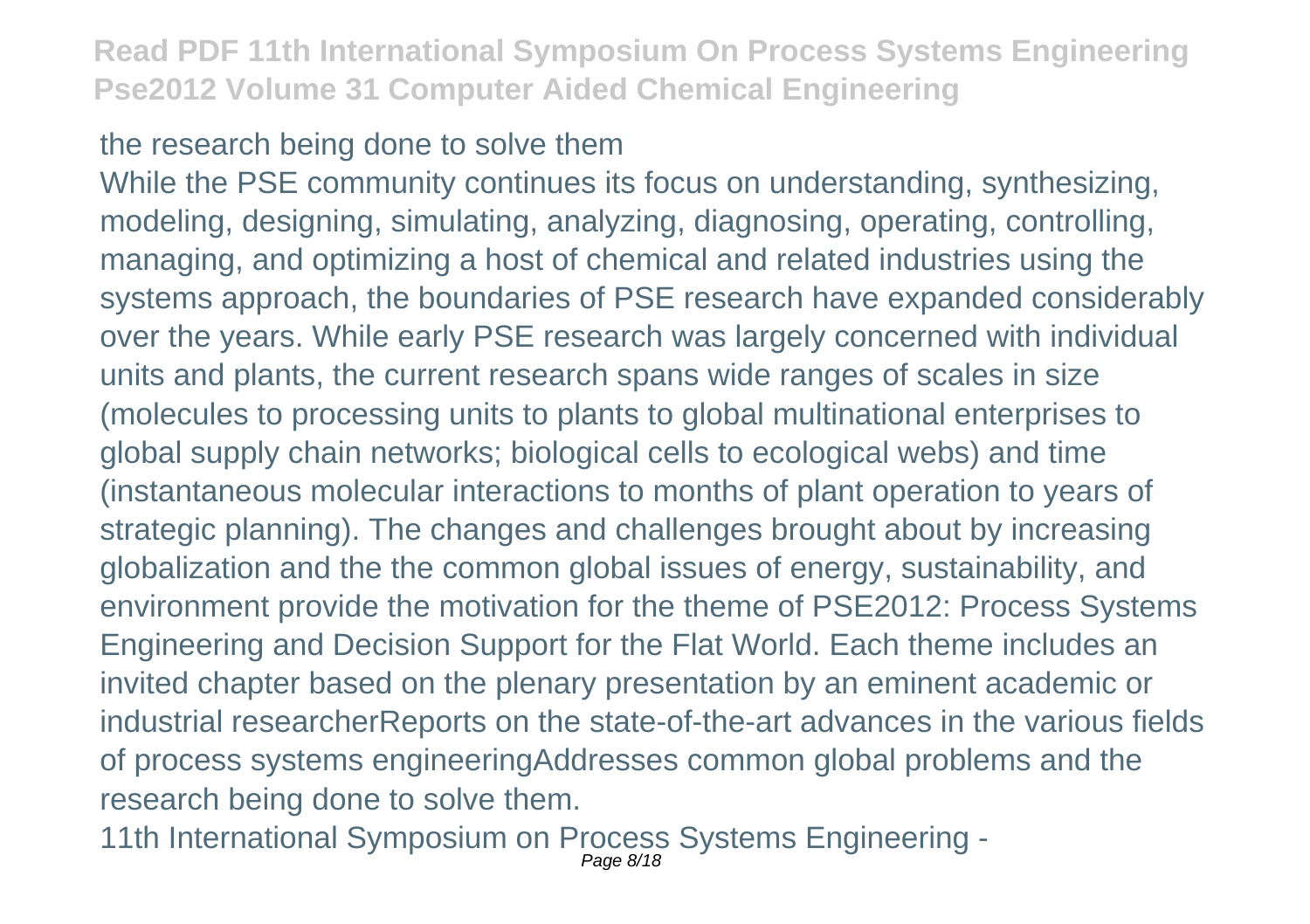#### PSE2012Elsevier

In recent years, global metallurgical industries have experienced fast and prosperous growth. High-temperature metallurgical technology is the backbone to support the technical, environmental, and economical needs for this growth. This collection features contributions covering the advancements and developments of new high-temperature metallurgical technologies and their applications to the areas of processing of minerals; extraction of metals; preparation of refractory and ceramic materials; sintering and synthesis of fine particles; treatment and recycling of slag and wastes; and saving of energy and protection of environment. The volume will have a broad impact on the academics and professionals serving the metallurgical industries around the world. This book constitutes the refereed proceedings of the 11th International Tbilisi Symposium on Logic, Language and Computation, TbiLLC 2015, held in Tbilisi, Georgia, in September 2015. The 18 papers in this book were selected from the invited submissions of full, revised versions of the 37 short papers presented at the conference, and one invited talk. Each paper has passed through a rigorous peer-review process before being accepted for publication. The biennial conference series and the proceedings are representative of the aims of the organizing institutes: to promote the integrated study of logic, information and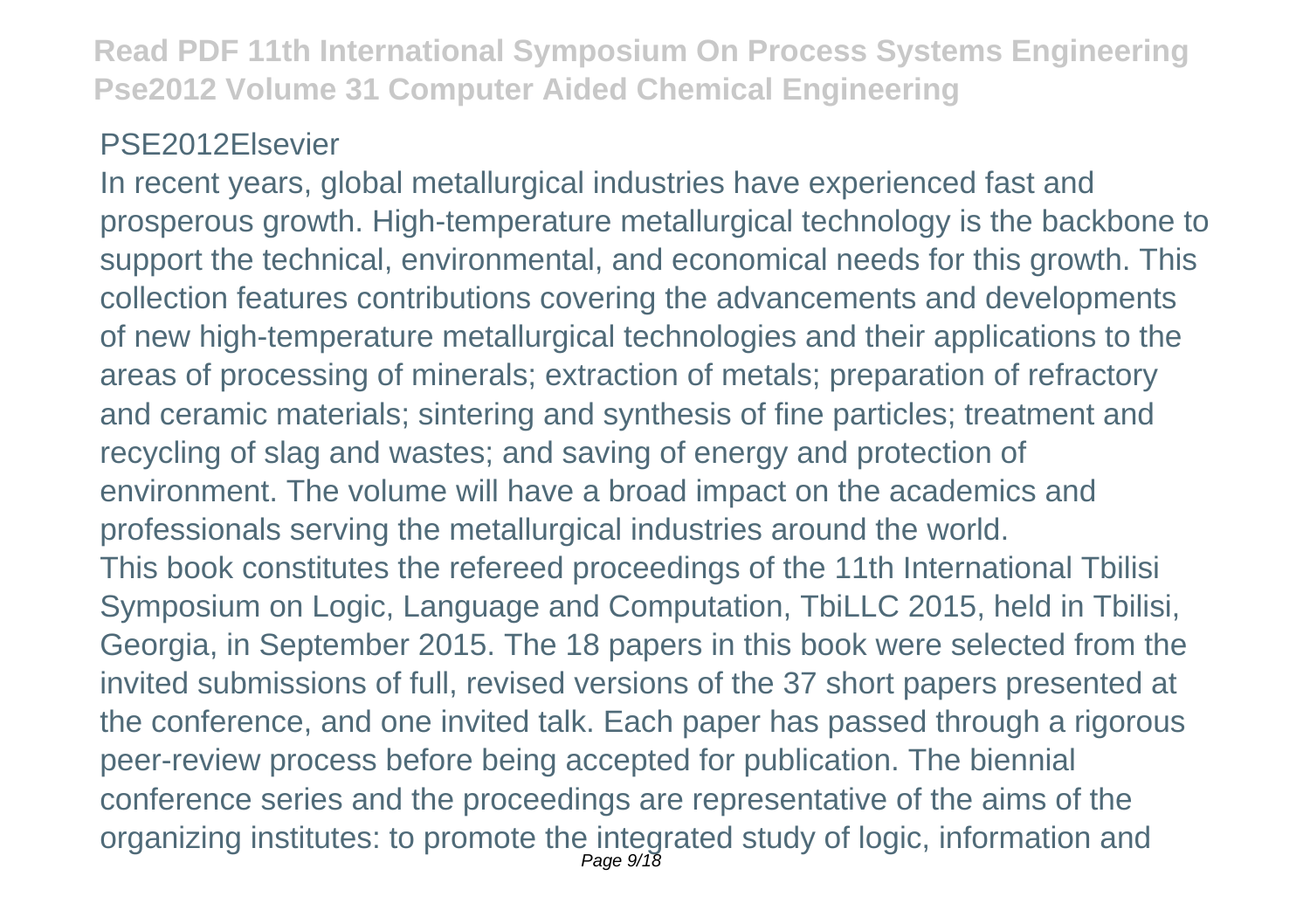## language. The scientific program consisted of tutorials, invited lectures, contributed talks, and two workshops.

Light-emitting reactions occur in some living organisms, and are also now extensively exploited by industry and various branches of biomedical science. Luminescence from the natural world, particularly from marine organisms, is increasingly being harnessed by genetic and chemical manipulation to enhance the quality of human life. This volume contains cutting-edge contributions from most of the world's leading researchers in this field. It presents an up-to-date compilation of the range of biomedical, strategic and ecological applications of chemiluminescence and bioluminescence. It documents and highlights the rapid advance in knowledge concerning both the mechanisms and the uses of luminescence, and covers all the important developments of recent years.

This book constitutes the refereed post-proceedings of the 7th IFIP WG 5.5 International Precision Assembly Seminar, IPAS 2014, held in Chamonix, France, in February 2014. The 20 revised full papers were carefully reviewed and selected from numerous submissions. The papers cover the following topics: micro-assembly processes and systems ranging from desktop factory automation and packaging of MEMS to self-assembly processes and platforms; handling and manipulation, including flexible gripper systems, fixturing and high precision actuators; tolerance management and error-compensation techniques applied at different scales of precision assembly; metrology and quality control; intelligent assembly control; process selection, modelling and planning.

This volume collects together the presentations at the Eighth International Conference on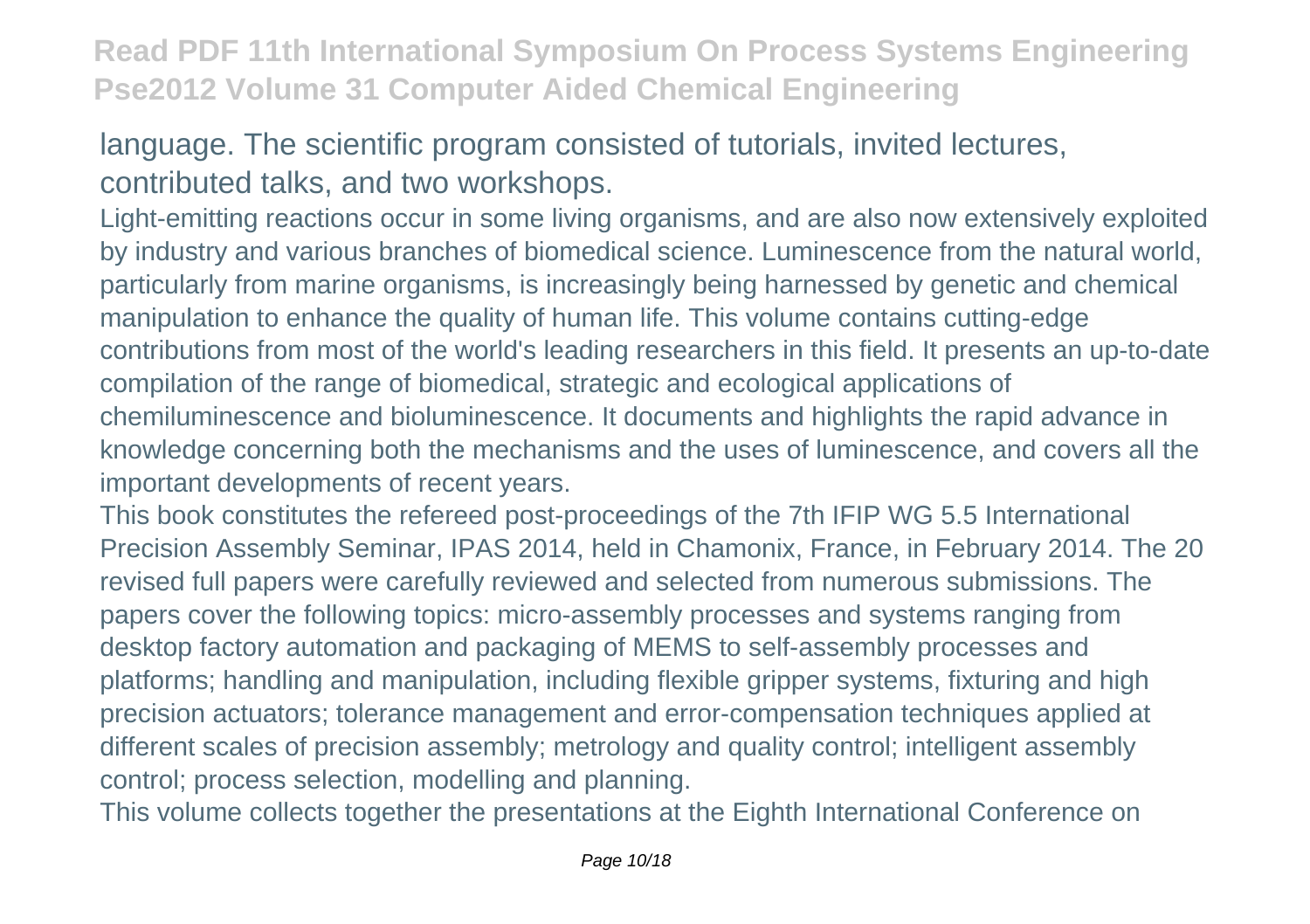Foundations of Computer-Aided Process Design, FOCAPD-2014, an event that brings together researchers, educators, and practitioners to identify new challenges and opportunities for process and product design. The chemical industry is currently entering a new phase of rapid evolution. The availability of low-cost feedstocks from natural gas is causing renewed investment in basic chemicals in the OECD, while societal pressures for sustainability and energy security continue to be key drivers in technology development and product selection. This dynamic environment creates opportunities to launch new products and processes and to demonstrate new methodologies for innovation, synthesis and design. FOCAPD-2014 fosters constructive interaction among thought leaders from academia, industry, and government and provides a showcase for the latest research in product and process design. Focuses exclusively on the fundamentals and applications of computer-aided design for the process industries. Provides a fully archival and indexed record of the FOCAPD14 conference Aligns the FOCAPD series with the ESCAPE and PSE series

This book constitutes the refereed proceedings of the 11th International Conference on Software Process Improvement and Capability Determination, SPICE 2011, held in Dublin, Ireland, in May/June 2011. The 15 revised full papers presented and 15 short papers were carefully reviewed and selected from numerous submissions. The papers are organized in topical sections on process modelling and assessment, safety and security, medi SPICE, high maturity, implementation and improvement.

This book includes original, peer-reviewed research papers from the 11th International Conference on Modelling, Identification and Control (ICMIC2019), held in Tianjin, China on July 13-15, 2019. The topics covered include but are not limited to: System Identification,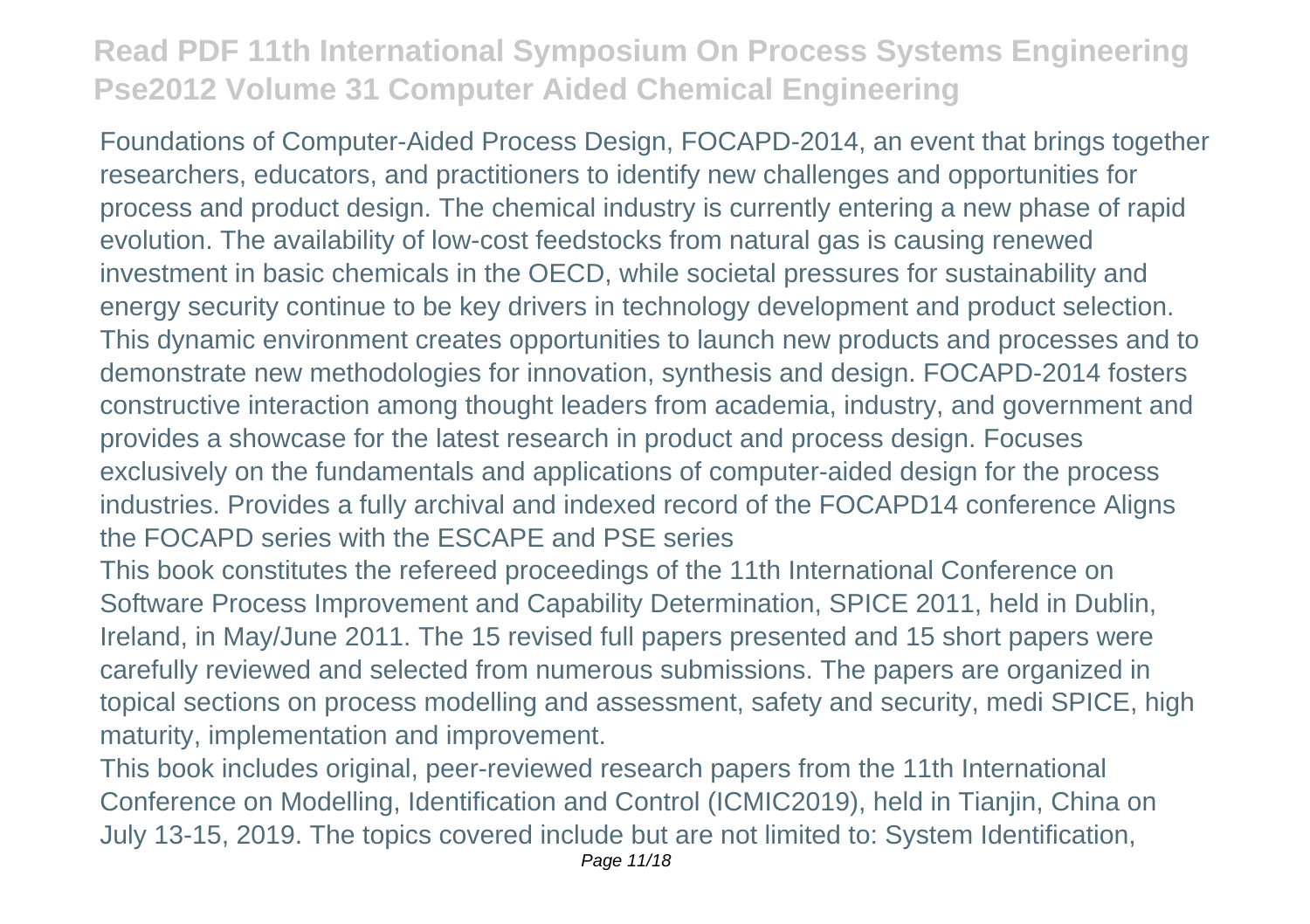Linear/Nonlinear Control Systems, Data-driven Modelling and Control, Process Modelling and Process Control, Fault Diagnosis and Reliable Control, Intelligent Systems, and Machine Learning and Artificial Intelligence.The papers showcased here share the latest findings on methodologies, algorithms and applications in modelling, identification, and control, integrated with Artificial Intelligence (AI), making the book a valuable asset for researchers, engineers, and university students alike.

The 11thInternational Conference on Cyber Warfare and Security (ICCWS 2016) is being held at Boston University, Boston, USA on the 17-18th March 2016. The Conference Chair is Dr Tanya Zlateva and the Programme Chair is Professor Virginia Greiman, both from Boston University. ICCWS is a recognised Cyber Security event on the International research conferences calendar and provides a valuable platform for individuals to present their research findings, display their work in progress and discuss conceptual and empirical advances in the area of Cyber Warfare and Cyber Security. It provides an important opportunity for researchers and managers to come together with peers to share their experiences of using the varied and expanding range of Cyberwar and Cyber Security research available to them. The keynote speakers for the conference are Daryl Haegley from the Department of Defense (DoD), who will address the topic Control Systems Networks...What's in Your Building? and Neal Ziring from the National Security Agency who will be providing some insight to the issue of Is Security Achievable? A Practical Perspective. ICCWS received 125 abstract submissions this year. After the double blind, peer review process there are 43 Academic Research Papers 8 PhD papers Research papers, 7 Masters and 1 work-in-progress papers published in these Conference Proceedings. These papers represent work from around the world, including: Page 12/18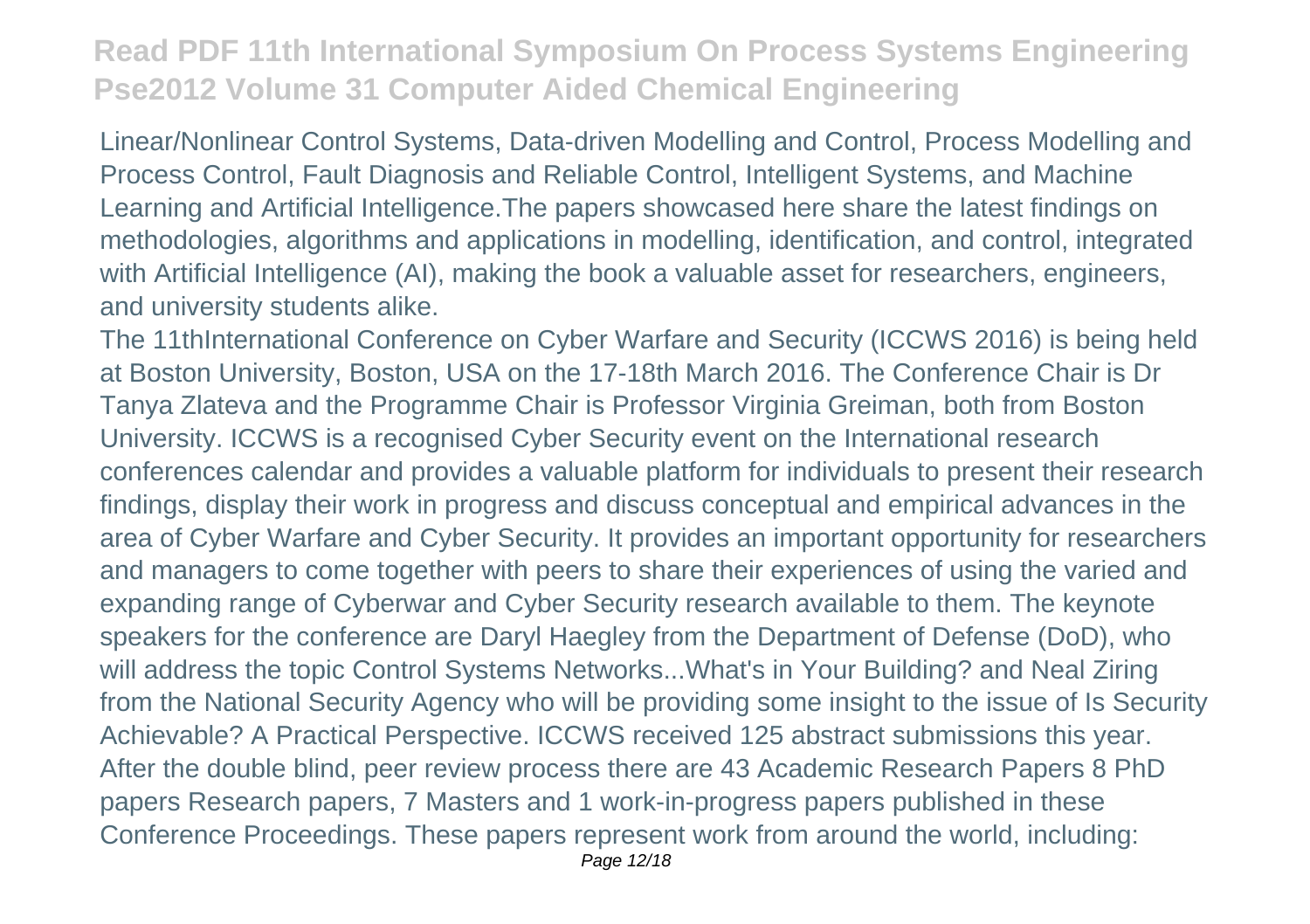Australia, Canada, China, Czech Republic, District of Columbia, Finland, France, Israel, Japan, Lebanon, Netherlands, Pakistan, Russian Federation, Saudi Arabia, South Africa, Turkey, United Arab Emirates, UK, USA.

This book constitutes the refereed proceedings of the 11th International Symposium on Business Modeling and Software Design, BMSD 2021, which took place in Sofia, Bulgaria, in July 2021. The 14 full and 13 short papers included in this book were carefully reviewed and selected from a total of 61 submissions. BMSD is a leading international forum that brings together researchers and practitioners interested in business modeling and its relation to software design. Particular areas of interest are: Business Processes and Enterprise Engineering; Business Models and Requirements; Business Models and Services; Business Models and Software; Information Systems Architectures and Paradigms; Data Aspects in Business Modeling and Software Development; Blockchain-Based Business Models and Information Systems; IoT and Implications for Enterprise Information Systems. The BMSD 2021 theme was: Towards Enterprises and Software that are Resilient against Disruptive Events.

25th European Symposium on Computer-Aided Process Engineering contains the papers presented at the 12th Process Systems Engineering (PSE) and 25th European Society of Computer Aided Process Engineering (ESCAPE) Joint Event held in Copenhagen, Denmark, 31 May - 4 June 2015. The purpose of these series is to bring together the international community of researchers and engineers who are interested in computing-based methods in process engineering. This conference highlights the contributions of the PSE/CAPE community towards the sustainability of modern society. Contributors from academia and industry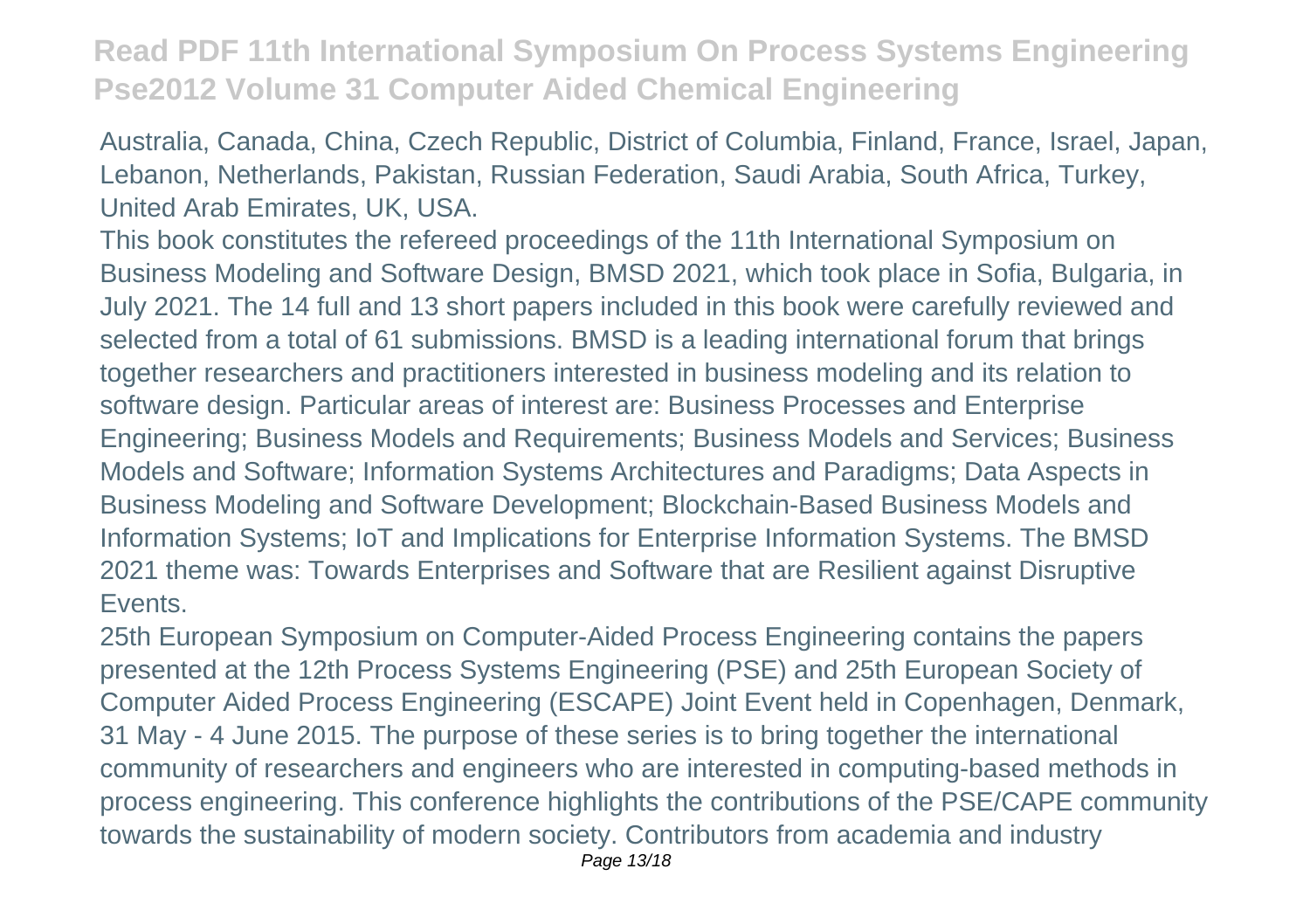establish the core products of PSE/CAPE, define the new and changing scope of our results, and future challenges. Plenary and keynote lectures discuss real-world challenges (globalization, energy, environment, and health) and contribute to discussions on the widening scope of PSE/CAPE versus the consolidation of the core topics of PSE/CAPE. Highlights how the Process Systems Engineering/Computer-Aided Process Engineering community contributes to the sustainability of modern society Presents findings and discussions from both the 12th Process Systems Engineering (PSE) and 25th European Society of Computer-Aided Process Engineering (ESCAPE) Events Establishes the core products of Process Systems Engineering/Computer Aided Process Engineering Defines the future challenges of the Process Systems Engineering/Computer Aided Process Engineering community This volume presents the proceedings of the 11th International Conference on the Design of Cooperative Systems (COOP 2014). The conference is a venue for multidisciplinary research contributing to the design, assessment and analysis of cooperative systems and their integration in organizations, public venues, and everyday life. COOP emerged from the European tradition of Computer Supported Cooperative Work (CSCW) and Cognitive Ergonomics as practiced in France. These proceedings are a collection of 28 papers reflecting the variety of research activities in the field, as well as an increasing interest in investigating the use and design of ICT in all aspects of everyday life and society, and not merely in the workplace. The papers represent a variety of research topics, from healthcare to sustainable mobility to disaster response, in settings from all over the world. For the first time, the proceedings include papers presented in an Early-Career Researchers Track which was organized in order to give young researchers the opportunity to discuss their work with an Page 14/18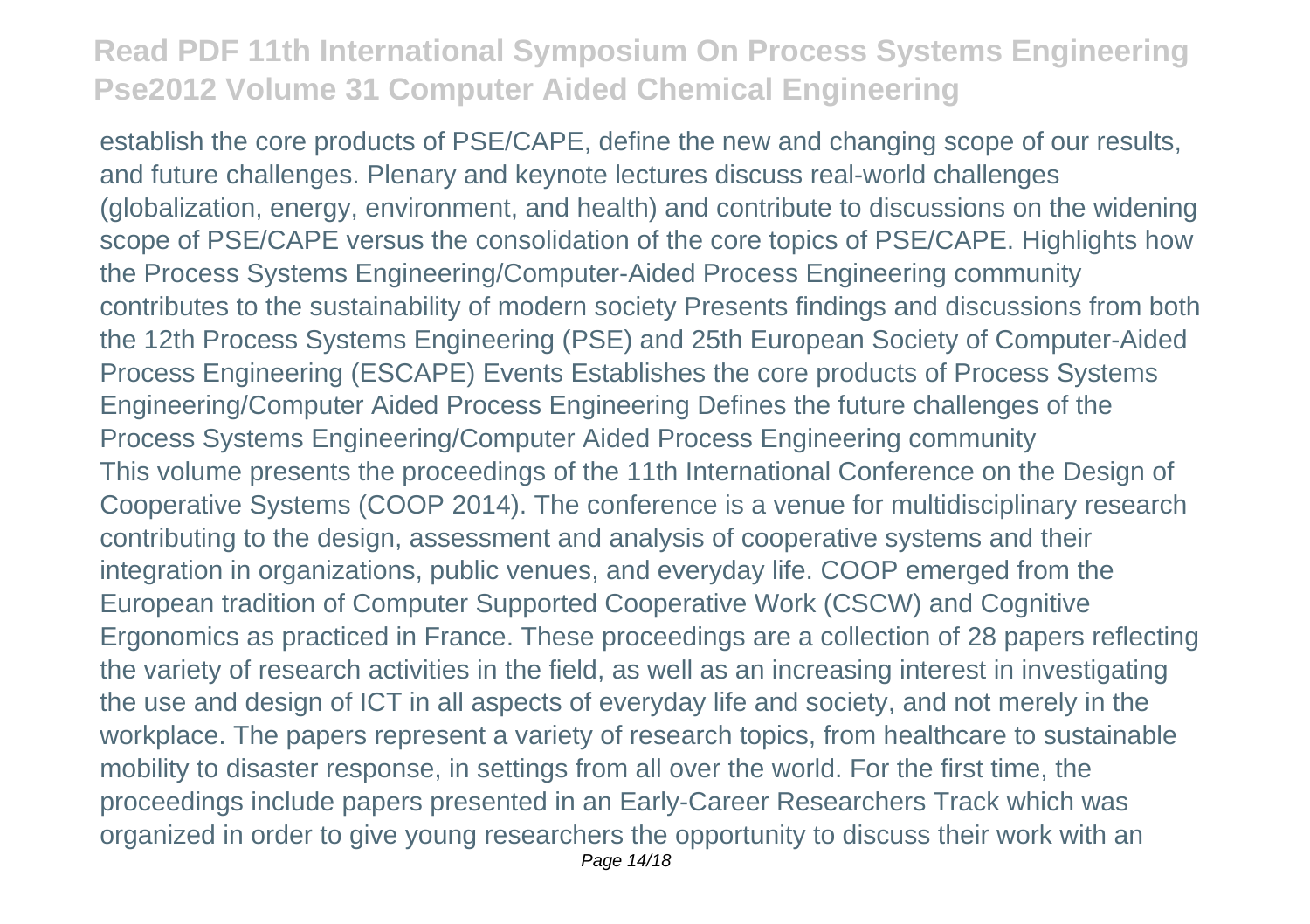international community. This collection of papers provides a picture of new developments and classic topics of research around cooperative systems, based on the principle that a deep knowledge of cooperative practices is a key to understanding technology impacts and producing quality designs. The articles presented will appeal to researchers and practitioners alike, as they combine an understanding of the nature of work with the possibilities offered by novel digital technologies.

In this important volume, the structures and functions of these advanced polymer and composite systems are evaluated with respect to improved or novel performance, and the potential implications of those developments for the future of polymer-based composites and multifunctional materials are discussed. It focuses exclusively on the latest research related to polymer and composite materials, especially new trends in frontal polymerization and copolymerization synthesis, functionalization of polymers, physical properties, and hybrid systems. Several chapters are devoted to composites and nanocomposites. This book constitutes the refereed proceedings of the 11th International Symposium on Search-Based Software Engineering, SSBSE 2019, held in Tallinn, Estonia, in August/September 2019. The 9 research papers and 3 short papers presented together with 1 keynote and 1 challenge paper were carefully reviewed and selected from 28 submissions. SSBSE is a research area focused on the formulation of software engineering problems as search problems, and the subsequent use of complex heuristic techniques to attain optimal solutions to such problems. A wealth of engineering challenges - from test generation, to design refactoring, to process organization - can be solved efficiently through the application of automated optimization techniques. SBSE is a growing field - sitting at the crossroads between Page 15/18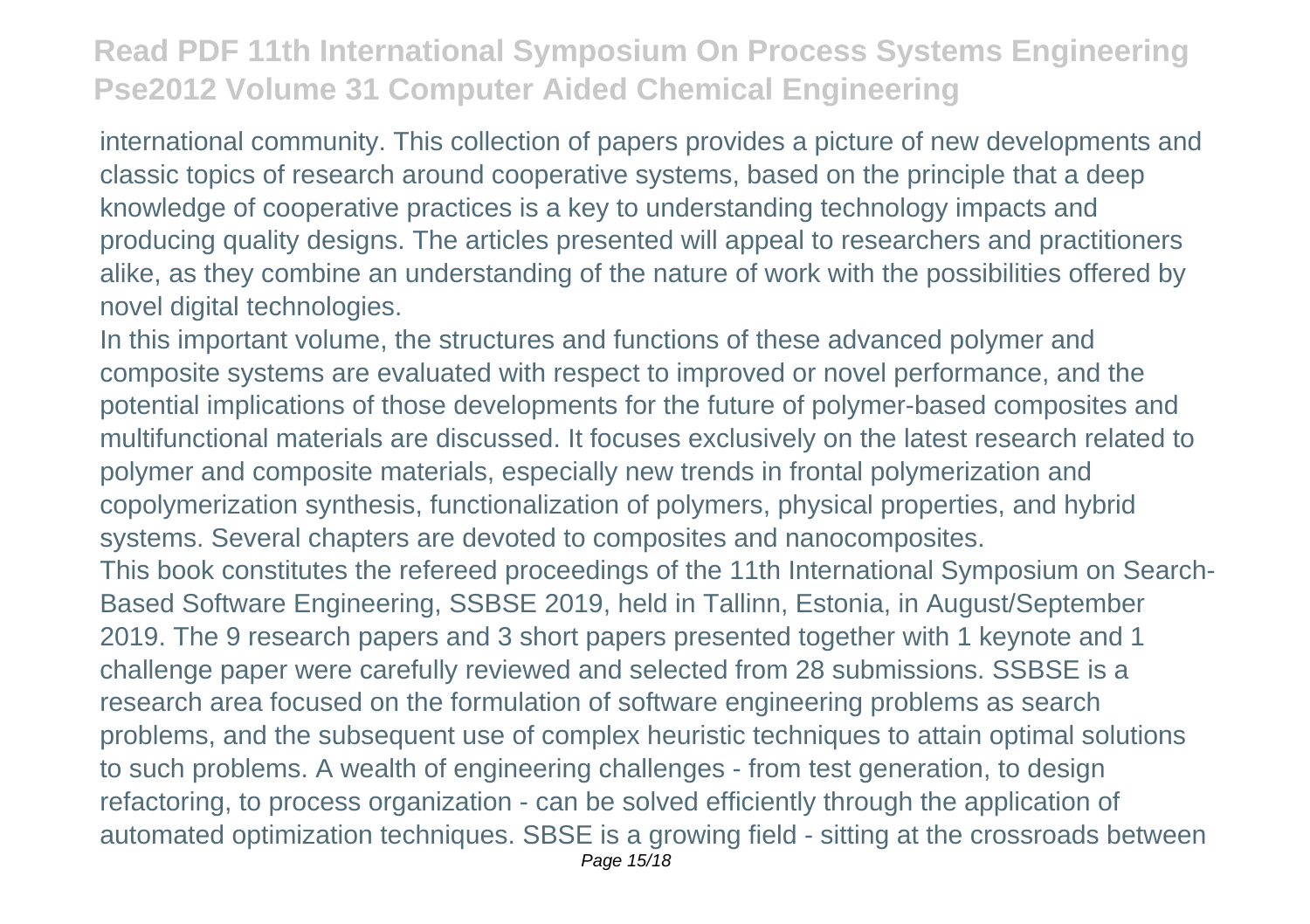AI, machine learning, and software engineering - and SBSE techniques have begun to attain human-competitive results.

Researchers in the evolving fields of artificial intelligence and information systems are constantly presented with new challenges. Artificial Intelligence and Integrated Intelligent Information Systems: Emerging Technologies and Applications provides both researchers and professionals with the latest knowledge applied to customized logic systems, agent-based approaches to modeling, and human-based models. Artificial Intelligence and Integrated Intelligent Information Systems: Emerging Technologies and Applications presents the recent advances in multi-mobile agent systems, the product development process, fuzzy logic systems, neural networks, and ambient intelligent environments among many other innovations in this exciting field.

This book presents selected papers from the 11th International Symposium on Heating, Ventilation and Air Conditioning (ISHVAC 2019), with a focus on HVAC techniques for improving indoor environment quality and the energy efficiency of heating and cooling systems. Presenting inspiration for implementing more efficient and safer HVAC systems, the book is a valuable resource for academic researchers, engineers in industry, and government regulators. It is a pleasure to present the proceedings of the 11th International Symposium on Automotive Lighting, which took place in Darmstadt on September 28–30, 2015. This conference is the document of a series of successful cobnferences since the first PAL-coference in 1995 and shows the latest innovative potentials of the automotive industry in the application of lighting technologies.

On behalf of the PROFES Organizing Committee we are proud to present the proce- th ings of Page 16/18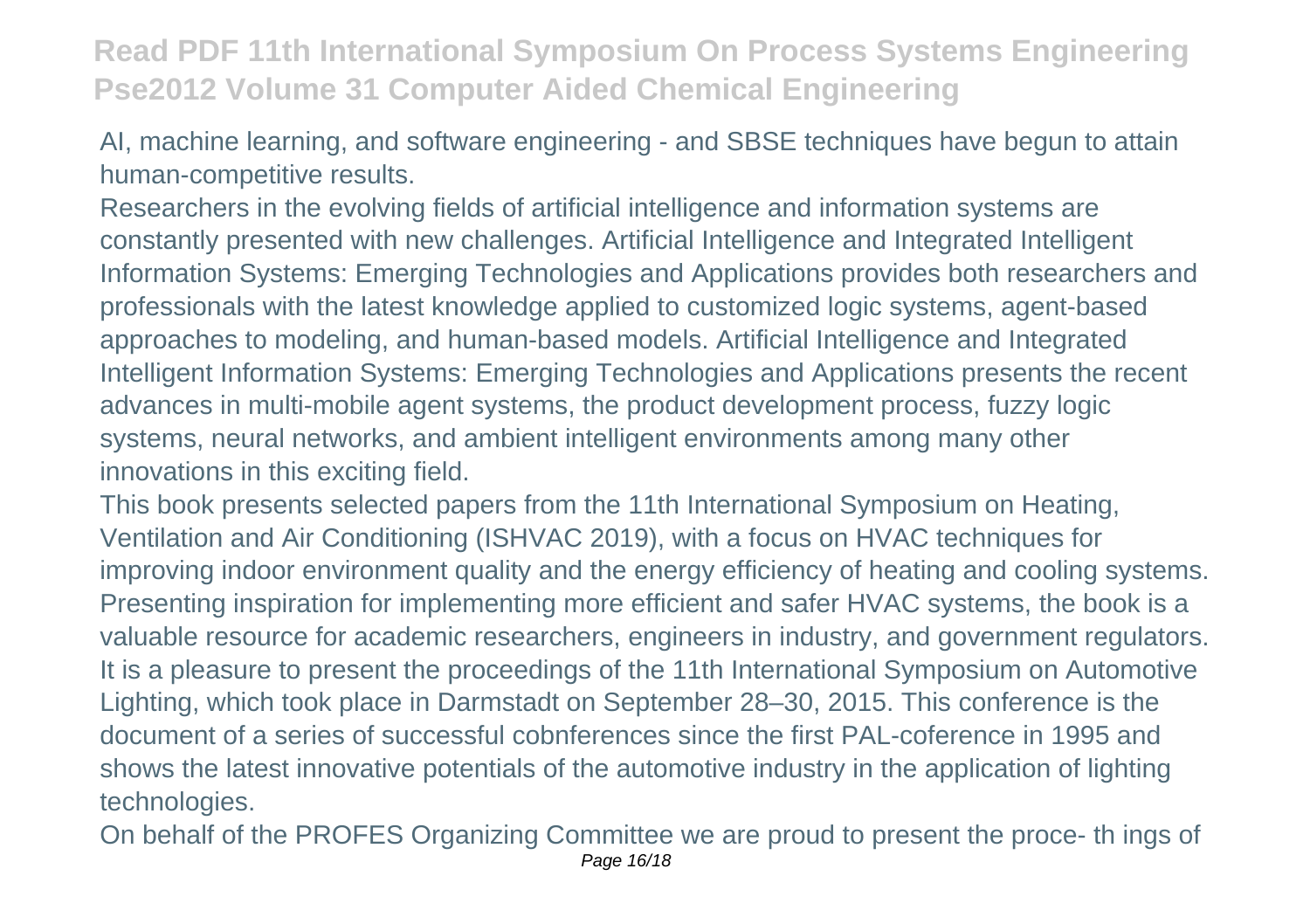the 11 International Conference on Product-Focused Software Process Improvement (PROFES 2010), held in Limerick, Ireland. Since the first conference in 1999 the conference has established its place in the software engineering community as a respected conference that brings together participants from academia and industry. The roots of PROFES are in professional software process improvement motivated by product and service quality needs. The conference addresses both the solutions found in practice as well as relevant research results from academia. To ensure that PROFES retains its high quality and focus on the most relevant research issues, the conference has actively maintained close collaboration with industry and subsequently widened its scope to the research areas of collaborative and agile software devel- ment. The main themes of this year's conference were "Agile and Lean Processes" and "Engineering Service-Oriented Systems. " These two main themes enabled us to cover the contemporary software devel- ment demands and trends in a comprehensive manner and to tackle the most important current challenges identified by the software industry and software research com- nity––namely, the shift of focus from "products" to "services. " The technical program featured invited talks, research papers, and experience reports on the most relevant topics related to processes for developing software-intensive services and products. In addition, a number of workshops and tutorials were hosted.

This book constitutes the proceedings of the 11th International Conference on Business Process Management, BPM 2013, held in Beijing, China, in August 2013. The 17 regular papers and 8 short papers included in this volume were carefully reviewed and selected from 118 submissions. The papers are organized in 7 topical sections named: process mining; conformance checking; process data; process model matching; process architectures and